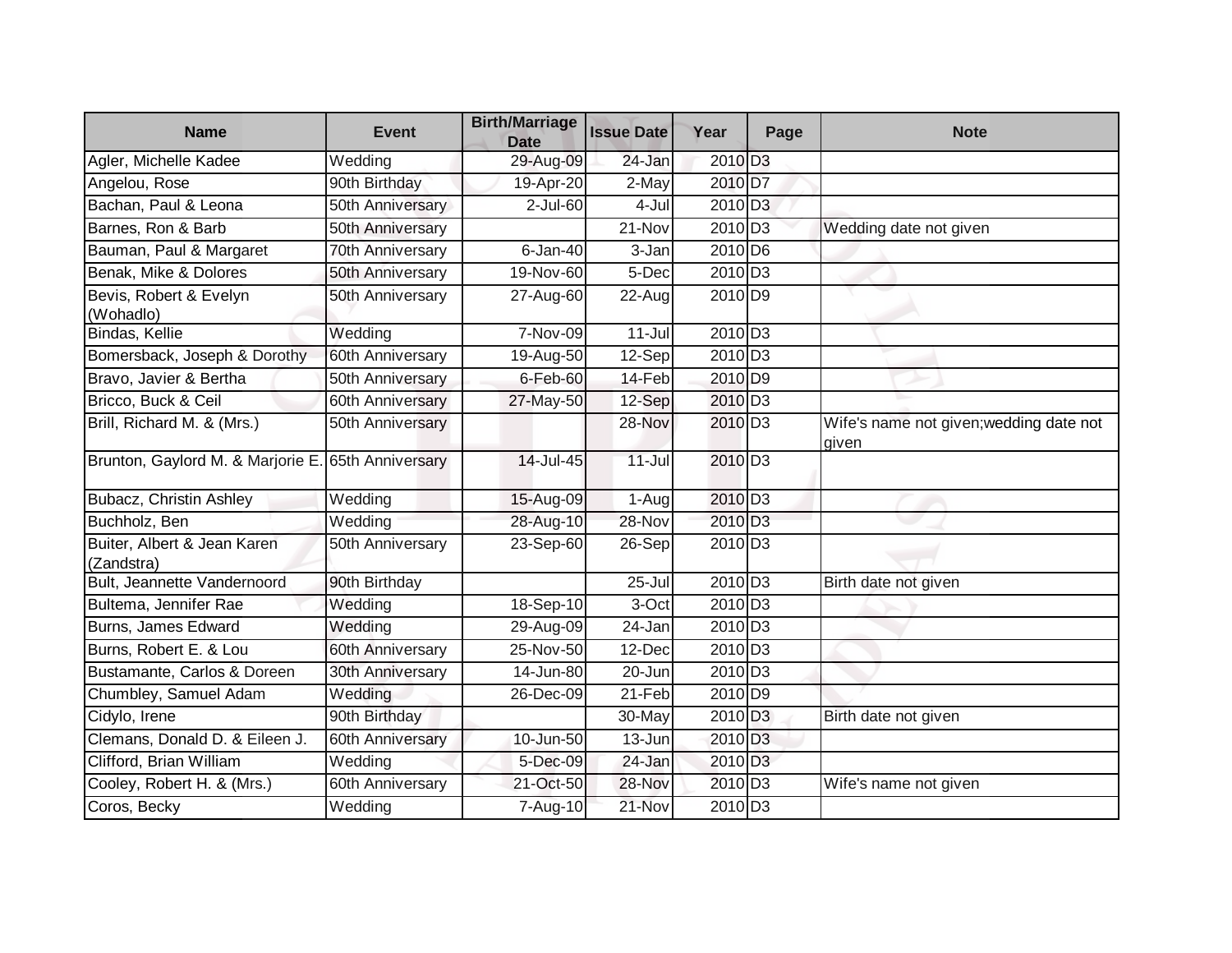| Cox, Malcolm Leroy & Helen<br>(Olds)             | 60th Anniversary | 19-Aug-50   | $26-Sep$   | 2010 D <sub>3</sub>   |                            |
|--------------------------------------------------|------------------|-------------|------------|-----------------------|----------------------------|
| Dalton, Tom & Joan                               | 60th Anniversary | 23-Sep-50   | 26-Sep     | 2010 D <sub>3</sub>   |                            |
| DeBoer, Kevin John                               | Wedding          | 30-Oct-10   | 19-Dec     | 2010 D <sub>3</sub>   |                            |
| DeMarco, James Roosevelt III                     | Wedding          | 31-Oct-09   | 26-Feb     | 2010 D <sub>3</sub>   |                            |
| Dominiak, Anthony J. & Mary Ann 50th Anniversary |                  | 30-Apr-60   | 25-Apr     | 2010 D <sub>3</sub>   |                            |
| Dowell, Thomas G. Sr. &<br>Margaret H. (Helen)   | 60th Anniversary | 23-May-50   | 27-Jun     | 2010 D12              |                            |
| Dzieglowicz, Joseph & Stella                     | 60th Anniversary | 12-Nov-49   | 3-Jan      | 2010 D6               |                            |
| Evans, John C. Sr. & Beverly E.<br>(Easter)      | 50th Anniversary | 18-Jun-60   | 27-Jun     | 2010 D <sub>12</sub>  |                            |
| Fields, James                                    | Wedding          | 7-Nov-09    | $11-Jul$   | 2010 D <sub>3</sub>   |                            |
| Follis, Donna                                    | 90th Birthday    | 7-Nov-20    | 31-Oct     | 2010 E3               |                            |
| Foss, Mitch                                      | Wedding          | 7-Aug-10    | 21-Nov     | 2010 D <sub>3</sub>   |                            |
| Foster, Charles & Helen                          | 60th Anniversary | 6-May-50    | 2-May      | 2010 D7               |                            |
| Furman, Joseph A.                                | 95th Birthday    |             | 19-Sep     | 2010 D <sub>3</sub>   | Birth date not given       |
| Furman, Joseph A. & Genevieve<br>(Sitnick)       | 70th Anniversary | $1$ -Jun-40 | 13-Jun     | 2010 D <sub>3</sub>   |                            |
| Galinski, Bob & Doris                            | 50th Anniversary | 15-Oct-60   | $17$ -Oct  | 2010 D <sub>3</sub>   |                            |
| Gallegos, John & Rosalie                         | 50th Anniversary | 8-Aug-60    | 22-Aug     | 2010 D9               |                            |
| Garcia, Alberto & Rosa Maria<br>(Hurtado)        | 50th Anniversary | 10-Oct-60   | 17-Oct     | 2010 D <sub>3</sub>   |                            |
| Gescheidler, Ronald John &<br>Thelma Jean        | 60th Anniversary | 16-Jun-50   | 29-Aug     | 2010 D <sub>3</sub>   |                            |
| Gomez, Al & Jackie                               | 57th Anniversary |             | 10-Oct     | 2010 D <sub>3</sub>   | Wedding date not given     |
| Goodale, Jonna Anne                              | Wedding          | 16-May-10   | 8-Aug      | 2010 D7               |                            |
| Goranowski, Louis & Emily (Gill)                 | 64th Anniversary | 2-Mar-46    | 28-Feb     | $2010$ D <sub>3</sub> |                            |
| Grandone, Janna E.                               | Wedding          | 2-May-09    | 2-May      | 2010 D7               |                            |
| Grasty, Lew & Lavern                             | 60th Anniversary | 3-Nov-50    | 31-Oct     | 2010 E3               |                            |
| Gregory, Spero & Jennie                          | 60th Anniversary | 10-Sep-50   | 26-Sep     | 2010 D <sub>3</sub>   |                            |
| Haluska, Margaret Weldon                         | Wedding          | 7-May-10    | $18 -$ Jul | 2010 D <sub>3</sub>   | Vows renewed June 16, 2010 |
| Hass, Doug                                       | Wedding          | 4-Dec-10    | 28-Nov     | 2010 D <sub>3</sub>   |                            |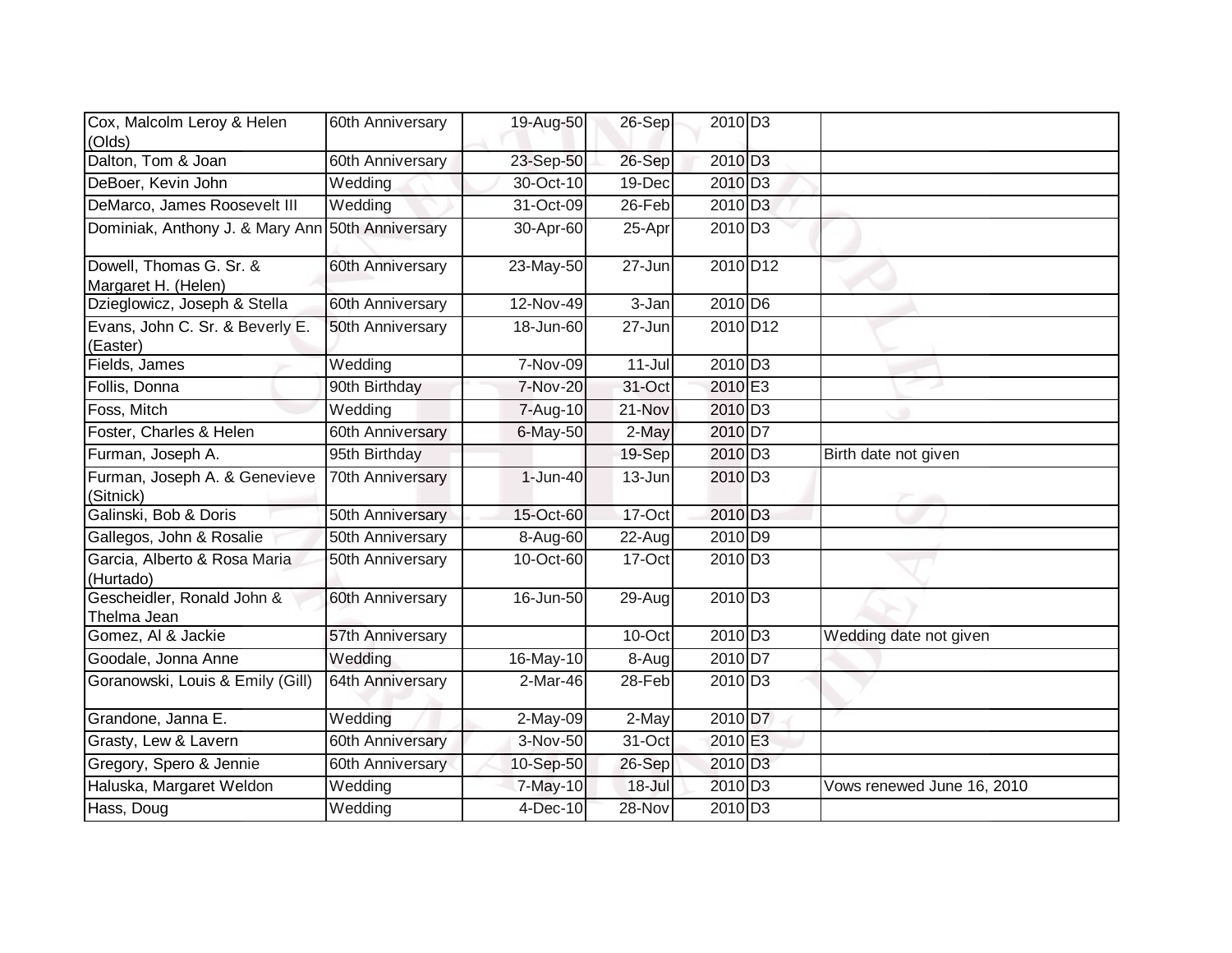| Hemingway, J. Richard & Nancy<br>(Chandler)  | 50th Anniversary | 16-Jul-60            | $15-Aug$             | 2010 D <sub>3</sub> |                                 |
|----------------------------------------------|------------------|----------------------|----------------------|---------------------|---------------------------------|
| Henderson, Donald & Betty                    | 60th Anniversary | 11-Nov-50            | 14-Nov               | 2010 D <sub>3</sub> |                                 |
| Higgins, Tom & Betty (Kopil)                 | 50th Anniversary | 13-Jun-60            | 13-Jun               | 2010 D <sub>3</sub> |                                 |
| Hill, Jason                                  | Wedding          | 17-Oct-09            | 7-Mar                | 2010 D <sub>3</sub> |                                 |
| Hoekstra, Fred & Marge<br>(VanKalker)        | 60th Anniversary | 20-Sep-50            | 19-Sep               | 2010 D <sub>3</sub> |                                 |
| Holndoner, Edward J. Sr. &<br>Marilyn J.     | 60th Anniversary | $16-$ Sep-50         | 10-Oct               | 2010 D <sub>3</sub> |                                 |
| Ingram, Tracy                                | Wedding          | 30-Jul-10            | $\overline{1}$ 2-Sep | 2010 D <sub>3</sub> |                                 |
| Jackson, William Sr. & Paulette              | 50th Anniversary | 16-Jul-60            | 22-Aug               | $2010\overline{DB}$ |                                 |
| Jagiella, Nicholas Alexander                 | Wedding          | December 12,<br>1009 | 29-Aug               | 2010 D <sub>3</sub> |                                 |
| Jung, Alex W.                                | Wedding          | 31-Jul-10            | 7-Nov                | 2010 D <sub>3</sub> |                                 |
| Jusko, Paul L.                               | Wedding          | 13-Oct-10            | 31-Oct               | 2010 E3             |                                 |
| Kielbasa, Edward Sr. & Darlene<br>(Dittrich) | 50th Anniversary | 14-Nov-59            | 28-Mar               | 2010 D <sub>3</sub> |                                 |
| Kohut, Ryan Paul                             | Wedding          | 7-Aug-10             | 21-Nov               | 2010 D <sub>3</sub> |                                 |
| Krebes, Paula K.                             | Wedding          | 13-Oct-10            | 31-Oct               | 2010 E3             |                                 |
| La Monte, Victoria Lynn                      | Wedding          | 5-Dec-09             | 24-Jan               | 2010 D <sub>3</sub> |                                 |
| Lanfear, William "Bill"                      | Wedding          | $7-May-10$           | 18-Jul               | $2010\overline{D3}$ | Vows renewed June 16, 2010      |
| Lanzillo, Kathryn Suzanne                    | Wedding          | 31-Oct-09            | 26-Feb               | 2010 D <sub>3</sub> |                                 |
| Larson, Brian                                | Wedding          | $3-May-10$           | 16-May               | 2010 D <sub>3</sub> |                                 |
| Lee, Henry & Bette                           | 50th Anniversary | 1960                 | 26-Feb               | 2010 D <sub>3</sub> | Complete wedding date not given |
| Lewandowski, Agnes                           | 100th Birthday   |                      | 24-Jan               | 2010 D <sub>3</sub> | Birthdate not given             |
| Lindberg, Bob                                | 90th Birthday    |                      | 4-Jul                | 2010 D <sub>3</sub> | Birth date not given            |
| Lipke, Carey & Lisa (Langfield)              | 25th Anniversary | 14-Sep-85            | 26-Sep               | 2010 D <sub>3</sub> |                                 |
| Macak, Michael J. & Jeanne M.                | 50th Anniversary | 1-Oct-60             | 3-Oct                | 2010 D <sub>3</sub> |                                 |
| Mantel, Ken & Vicki                          | 50th Anniversary |                      | $11 -$ Jul           | 2010 D <sub>3</sub> | Wedding date not given          |
| Maple, Barbara N.                            | 92nd Birthday    |                      | 13-Jun               | 2010 D <sub>3</sub> | Birth date not given            |
| Maple, Emerald George                        | 99th Birthday    | 20-Oct-11            | 24-Oct               | 2010 D <sub>3</sub> |                                 |
| Martin, Eduard                               | Wedding          | 16-Oct-10            | 12-Dec               | 2010 D <sub>3</sub> |                                 |
| Masters, James Sr. & Nancy                   | 50th Anniversary | 29-Oct-60            | 24-Oct               | 2010 D3             |                                 |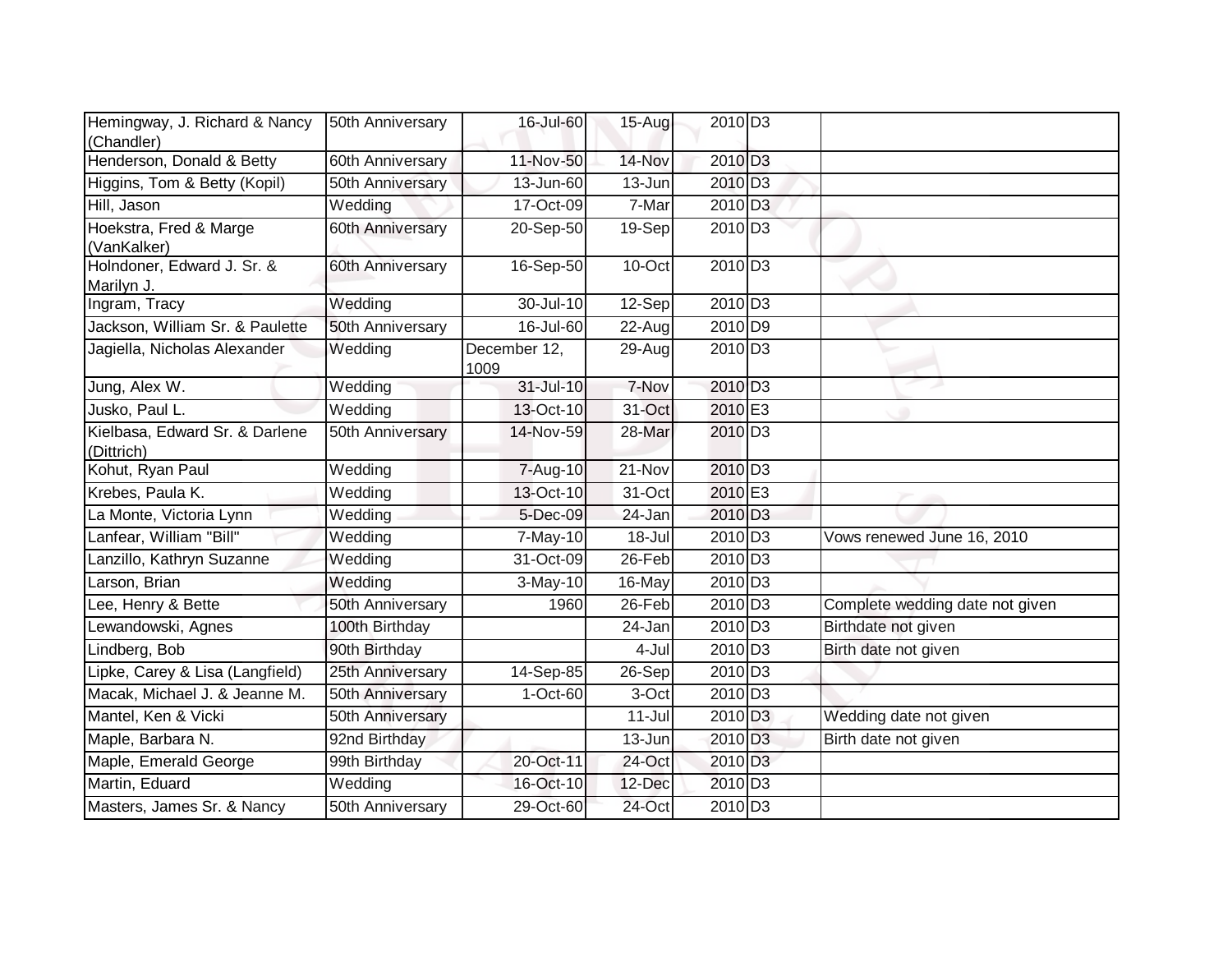| Mateyko, Madge                          | 95th Birthday    |                         | $10$ -Oct  | 2010 D <sub>3</sub> | Birthdate not given  |
|-----------------------------------------|------------------|-------------------------|------------|---------------------|----------------------|
| Mitseff, Christopher James              | Wedding          | 20-Jun-09               | 21-Mar     | 2010 D6             |                      |
| Moeller, Elmer & Janet                  | 60th Anniversary | 16-Sep-50               | 12-Sep     | 2010 D <sub>3</sub> |                      |
| Mosny, John D. & Irene H.               | 55th Anniversary | 19-Feb-55               | 28-Mar     | 2010 D <sub>3</sub> |                      |
| Moss, Dorothy                           | 80th Birthday    | 9-Mar-30                | $21$ -Mar  | 2010 D6             |                      |
| Neely, Amanda Kristine                  | Wedding          | 16-Oct-10               | 12-Dec     | $2010\overline{D3}$ |                      |
| Nelson, Jamie Nadine                    | Wedding          | 5-Dec-09                | 3-Jan      | 2010 D6             |                      |
| Noe, Michael Paul                       | Wedding          | 16-May-10               | 8-Augl     | 2010 D7             |                      |
| Nymeyer, Maurice & Edith                | 60th Anniversary | 10-Mar-50               | 7-Mar      | 2010 D <sub>3</sub> |                      |
| Odom, Jillian                           | Wedding          | 10-Jul-10               | 22-Aug     | 2010 D9             |                      |
| Okamoto, George & Caryl                 | 60th Anniversary | $\overline{2}$ 1-Jan-50 | 7-Mar      | 2010 D <sub>3</sub> |                      |
| Pataky, Andy & Helen                    | 50th Anniversary | 17-Sep-60               | 17-Oct     | 2010 D <sub>3</sub> |                      |
| Phelps, Alyssa Jeanette                 | Wedding          | 26-Dec-09               | 21-Feb     | 2010 D9             |                      |
| Polsdorfer, Jonathan David              | Wedding          | 15-Aug-09               | 1-Aug      | 2010 D <sub>3</sub> |                      |
| Pradziad, Michael & Susan               | 25th Anniversary | 12-Dec-85               | 19-Dec     | 2010 D <sub>3</sub> |                      |
| Pustek, Steven C. & Lillie L.<br>(Hale) | 50th Anniversary | 19-Nov-60               | 14-Nov     | 2010 D <sub>3</sub> |                      |
| Ramusack, Jerry & Donna                 | 45th Anniversary | 3-Jul-65                | 4-Jul      | 2010 D <sub>3</sub> |                      |
| Ratkay, Esther                          | Wedding          | 17-Oct-09               | 7-Mar      | 2010 D <sub>3</sub> |                      |
| Reitz, Joseph                           | Wedding          | 10-Jul-10               | 22-Aug     | 2010 D9             |                      |
| Riley, David                            | Wedding          | $27-Mar-10$             | $18 -$ Jul | 2010 D <sub>3</sub> |                      |
| Riley, Jay & Charlotte                  | 50th Anniversary | 30-May-60               | 30-May     | 2010 D3             |                      |
| Rockwell, Brandy D.                     | Wedding          | 7-Nov-09                | 14-Feb     | 2010 D9             |                      |
| Rogers, Tarra                           | Wedding          | 3-May-10                | 16-May     | 2010 D3             |                      |
| Rogus, Donna                            | 80th Birthday    |                         | 14-Feb     | 2010 D9             | Birth date not given |
| Rokosz, Sherri                          | Wedding          | 7-Nov-09                | 21-Mar     | 2010 D6             |                      |
| Rollo, Ann                              | 100th Birthday   | 16-Apr-10               | 18-Apr     | 2010 D <sub>3</sub> |                      |
| Roman-Lagunas, Peach                    | Wedding          | $4-Dec-10$              | 28-Nov     | 2010 D <sub>3</sub> |                      |
| Ross, Paul & Marti                      | 50th Anniversary | 10-Sep-60               | 28-Nov     | 2010 D <sub>3</sub> |                      |
| Ruiter, Lori Anne                       | Wedding          | 30-Oct-10               | 19-Dec     | 2010 D <sub>3</sub> |                      |
| Rund, Grace Elaine                      | Wedding          | 12-Dec-09               | 29-Aug     | 2010 D <sub>3</sub> |                      |
| Russell, John & Judith                  | 50th Anniversary | 26-Nov-60               | 28-Nov     | 2010 D3             |                      |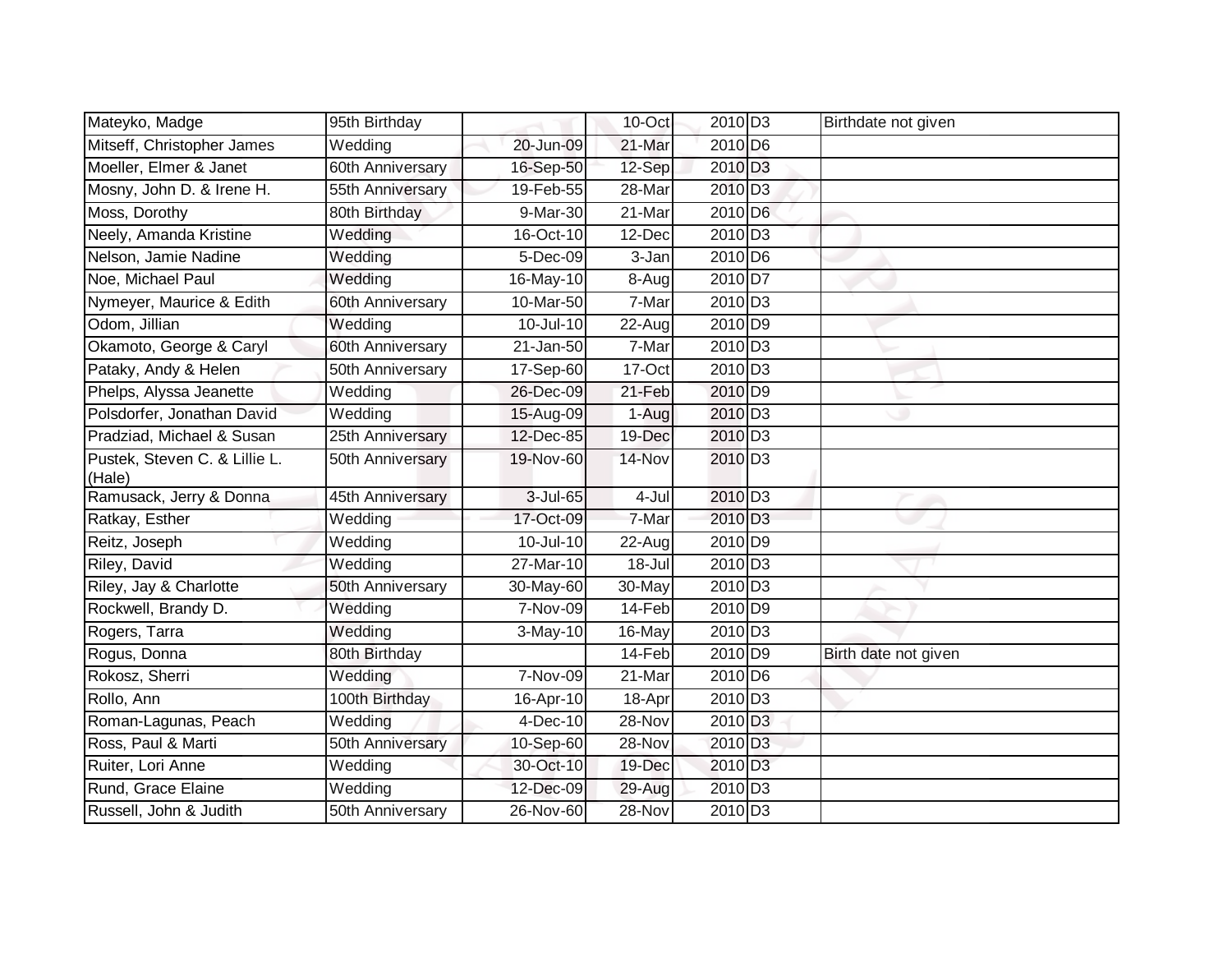| Sacha, Joseph & Bernice<br>(Udowski) | 60th Anniversary        | 6-May-50  | 9-May      | $2010$ D <sub>3</sub> |                             |
|--------------------------------------|-------------------------|-----------|------------|-----------------------|-----------------------------|
| Scearce, Megan Marie                 | Wedding                 | 1-May-10  | 29-Aug     | 2010 D3               |                             |
| Schmidt, James & Susan               | <b>50th Anniversary</b> | 19-Aug-60 | 14-Nov     | 2010 D <sub>3</sub>   |                             |
| Shaw, Bob & Diane (Branstetter)      | 50th Anniversary        | 6-Aug-60  | 8-Augl     | 2010 D7               |                             |
| Shell, Robert E.                     | Wedding                 | 2-May-09  | 2-May      | 2010 D7               |                             |
| Simmons, Jeremy                      | Wedding                 | 30-Aug-09 | $9-May$    | 2010 D <sub>3</sub>   |                             |
| Singer, Sanna Rachel                 | Wedding                 | 7-Aug-10  | 21-Nov     | 2010 D <sub>3</sub>   |                             |
| Sitnick-Furman, Genevieve            | 90th Birthday           | 29-Dec-20 | 26-Dec     | 2010 D4               |                             |
| Smiley, Edward & Carolyn<br>(Spudic) | 50th Anniversary        | 17-Mar-60 | 4-Jul      | 2010 D <sub>3</sub>   |                             |
| Smith, Charles Eugene                | Wedding                 | 5-Dec-09  | 3-Jan      | 2010 D <sub>6</sub>   |                             |
| Smolak, Robin Renae                  | Wedding                 |           | 10-Jan     | 2010 D6               | Wedding date not given      |
| Smoljan, Chuck                       | Wedding                 | 7-Nov-09  | 21-Mar     | 2010 D <sub>6</sub>   |                             |
| Stan, Melissa                        | Wedding                 | 27-Mar-10 | $18 -$ Jul | 2010 D <sub>3</sub>   |                             |
| Steinkraus, Norma                    | 90th Birthday           | 10-Nov-20 | 28-Nov     | $2010\overline{D3}$   |                             |
| Stockus, Shanna                      | Wedding                 | 28-Aug-10 | 28-Nov     | 2010 D <sub>3</sub>   |                             |
| Tara, Beth                           | Wedding                 | 31-Jul-09 | 14-Mar     | 2010 D7               |                             |
| Taylor, Derek Michael                | Wedding                 | 1-May-10  | 29-Aug     | $2010$ D <sub>3</sub> |                             |
| Tobias, George & Elizabeth           | 50th Anniversary        | 30-Apr-60 | 2-May      | 2010 D7               |                             |
| Tudor, Joshua David                  | Wedding                 |           | 10-Jan     | 2010 D <sub>6</sub>   | Wedding date not given      |
| Tumbleson, Amber                     | Wedding                 | 30-Aug-09 | 9-May      | $2010$ D <sub>3</sub> |                             |
| Tylus, Leo J. & Therese              | 50th Anniversary        | 1960      | 3-Oct      | $2010\overline{D3}$   | Full wedding date not given |
| VanHorssen, Peter W.                 | Wedding                 | 7-Nov-09  | 14-Feb     | 2010 D9               |                             |
| Vassar, Breanne Marie                | Wedding                 | 20-Jun-09 | 21-Mar     | 2010 D6               |                             |
| Vermillion, James & Frances          | 50th Anniversary        | 9-Jul-60  | 22-Aug     | 2010 D9               |                             |
| Weaver, Henry & Carol (Endres)       | 50th Anniversary        | 27-Aug-60 | 3-Oct      | $2010$ D <sub>3</sub> |                             |
| Webb, Jeff & Connie (Aguilar)        | 25th Anniversary        | 21-Jul-85 | $25 -$ Jul | 2010 D <sub>3</sub>   |                             |
| Wellinghurst, Michael                | Wedding                 | 30-Jul-10 | 12-Sep     | $2010$ D <sub>3</sub> |                             |
| Wenner, Jim & Crystal (Kasper)       | 30th Anniversary        | 20-Sep-80 | 31-Oct     | 2010 E3               |                             |
| Wernersbach, Ann                     | 90th Birthday           |           | 21-Mar     | 2010 D <sub>6</sub>   | Birth date not given        |
| Wesley, Alexandria Noel              | Wedding                 | 31-Jul-10 | 7-Nov      | 2010 D <sub>3</sub>   |                             |